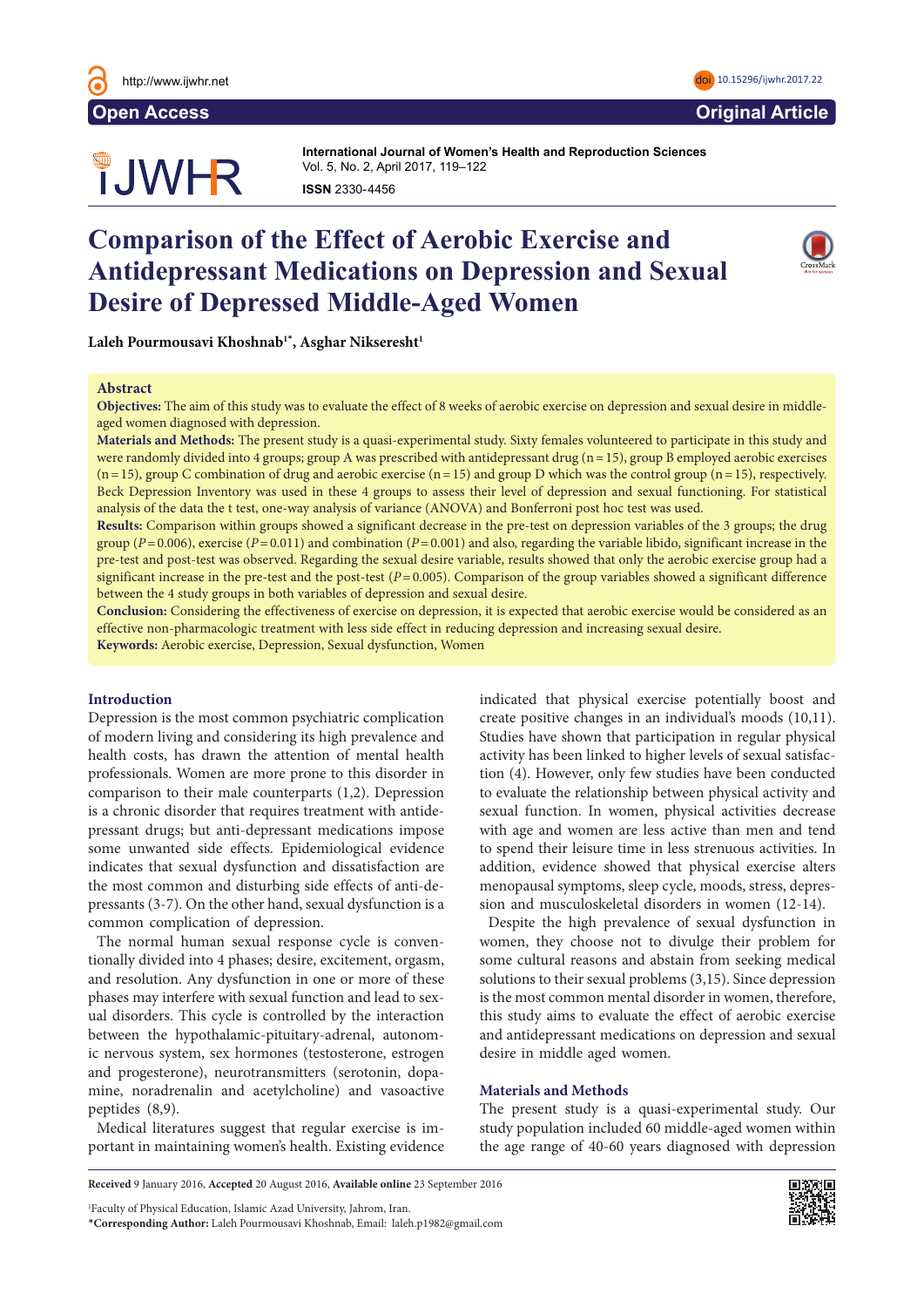in the city of Shiraz, Iran. They were randomly divided into 4 groups; group who was on sertraline 50 mg/d by physician prescribed as antidepressant treatment  $(n=15)$ , aerobic exercise group  $(n=15)$ , combination of aerobic exercise and antidepressant treatment  $(n=15)$  and a control group  $(n=15)$ . After selecting the subjects, initially, the research topic, objectives, methods of implementation and its applicability were explained to the participants and then signed consents were taken. Participants' weight, height and body mass index were taken and recorded in the pre-test stage and results were presented in Table 1.

Then the participants in each group were instructed to fill up the Beck questionnaire which was intended to evaluate the level of depression and female sexual function index to evaluate sexual function. Participants in the aerobic group and the combination of drug and aerobic exercise group performed their exercises 3 sessions per week for 8 weeks, each session lasting for 40-60 minutes with a maximum heart rate intensity of 50%-70% on a treadmill. After the 8-week period, the participants in each group were again asked to fill up the same questionnaires.

#### Statistical Methods

Statistical analysis was done with the use of SPSS version 18. In order to determine the normal distribution of data, Kolmogorov-Smirnov test was used. Then paired *t* test, analysis of variance (ANOVA) and Bonferroni post hoc test were used. *P*≥0.05 was considered as significance level.

#### **Results**

Our findings indicated a significant decrease in depression variable in the post-test in comparison to the pre-test in interventional groups by medication or exercise or both of them. Table 2 shows comparison of group variables before and after interventions; treatment by sertraline group  $(P=0.006)$ , aerobic exercise  $(P=0.011)$ , and combination group (*P*=0.001). For sexual desire comparison, our results showed a significant increase only in the aerobic exercise group in the post-test in comparison to the pre-

**Table 1.** Participants Profile

| test. Table 3 shows the results of variables being compared |
|-------------------------------------------------------------|
| during the 8 weeks of study. Significant difference was     |
| shown between the 4 groups on 2 variables of depression     |
| $(P=0.001)$ and sexual desire $(P=0.003)$ , respectively.   |

Table 4 shows the results of Tukey test. Results of the study indicated that the level of depression in the medication and the combination groups  $(P=0.006)$ , medication and control groups  $(P=0.036)$ , aerobic and combination groups ( $P=0.006$ ), aerobic and control groups ( $P=0.036$ ) and combination and control groups (*P*=0.0001) had significant statistical difference.

#### **Discussion**

The present study was designed to examine the effect of aerobic exercise and sertraline as antidepressant drug on depression and sexual desire of depressed middle-aged women.

Depression was significantly reduced in the post-test in comparison to the pre-test by medication and exercise or combination of both. Results of this study with regards to the use of anti-depressant drug alone in depressed women was consistent with the results of the studies conducted by El Shamy et al (16), but the results of our study were inconsistent with the results of the studies conducted by Zarshenas et al (17) and Hekmati et al (18).

In case of depressed women that only performed aerobic exercises, our results were consistent with the results of the studies conducted by Martinson et al (19) and Zarshenas et al (17), showing that performance of aerobic exercise alone does not exert positive effect on the depression of these depressed women.

Results of some researches indicated that long-term aerobic exercise can increase the plasma concentration of free tryptophan causing an increase in its synthesis and release in the blood circulation (14). There is a possibility that depressed women who performed aerobic exercises throughout this study, had an increase in the concentration of free tryptophan in their plasma and this could play a decisive role in improving depression in these subjects.

In the case of simultaneous use of antidepressant drugs

|                                         | Variables        |                   |                  |                         |  |  |
|-----------------------------------------|------------------|-------------------|------------------|-------------------------|--|--|
|                                         | Age (y)          | Height (cm)       | Weight (kg)      | BMI ( $\text{kg/m}^2$ ) |  |  |
| Drug therapy                            | $50.6 \pm 5.86$  | $164 \pm 6.35$    | $64.31 \pm 6.88$ | $23.85 \pm 2.68$        |  |  |
| Aerobic exercise                        | $50.27 \pm 7.19$ | $164.73 \pm 5.52$ | $64.58 \pm 6.6$  | $23.46 \pm 2.13$        |  |  |
| Combination (drug and aerobic exercise) | $52 \pm 6.26$    | $166.6 \pm 6.73$  | $64.83 \pm 7.44$ | $24.12 \pm 3.87$        |  |  |
|                                         | $51.87 \pm 6.92$ | $165.07 \pm 7.07$ | $67.2 \pm 7.38$  | $24.49 \pm 1.75$        |  |  |
|                                         |                  |                   |                  |                         |  |  |

|  | Table 2. Comparison of Group Variables Before and After Intervention |  |  |  |  |  |
|--|----------------------------------------------------------------------|--|--|--|--|--|
|--|----------------------------------------------------------------------|--|--|--|--|--|

| <b>Variables</b> | <b>Stage</b> | <b>Treatment Group</b> | D     | <b>Aerobic Exercise</b> | P     | Combination      |       | Control         |       |
|------------------|--------------|------------------------|-------|-------------------------|-------|------------------|-------|-----------------|-------|
|                  | Pre-test     | $59.8 \pm 5.72$        |       | $28.87 \pm 6.06$        |       | $29.33 \pm 5.39$ |       | $29.2 \pm 4.87$ |       |
| Depression       | Post-test    | $28.2 \pm 6.21$        | 0.006 | $27.27 \pm 6.51$        | 0.011 | $24.8 \pm 6.3$   | 0.001 | $30 \pm 4.37$   | 0.068 |
|                  | Pre-test     | $6.4 \pm 5.22$         |       | $6.13 \pm 8.27$         |       | $6.6 \pm 2.55$   |       | $5.93 \pm 2.28$ |       |
| Sexual desire    | Post-test    | $5.8 \pm 1.93$         | 0.219 | $8.27 \pm 1.53$         | 0.005 | $6.6 \pm 2.55$   | 0.074 | $5.87 \pm 2.77$ | 0.790 |

120 | International Journal of Women's Health and Reproduction Sciences, Vol. 5, No. 2, April 2017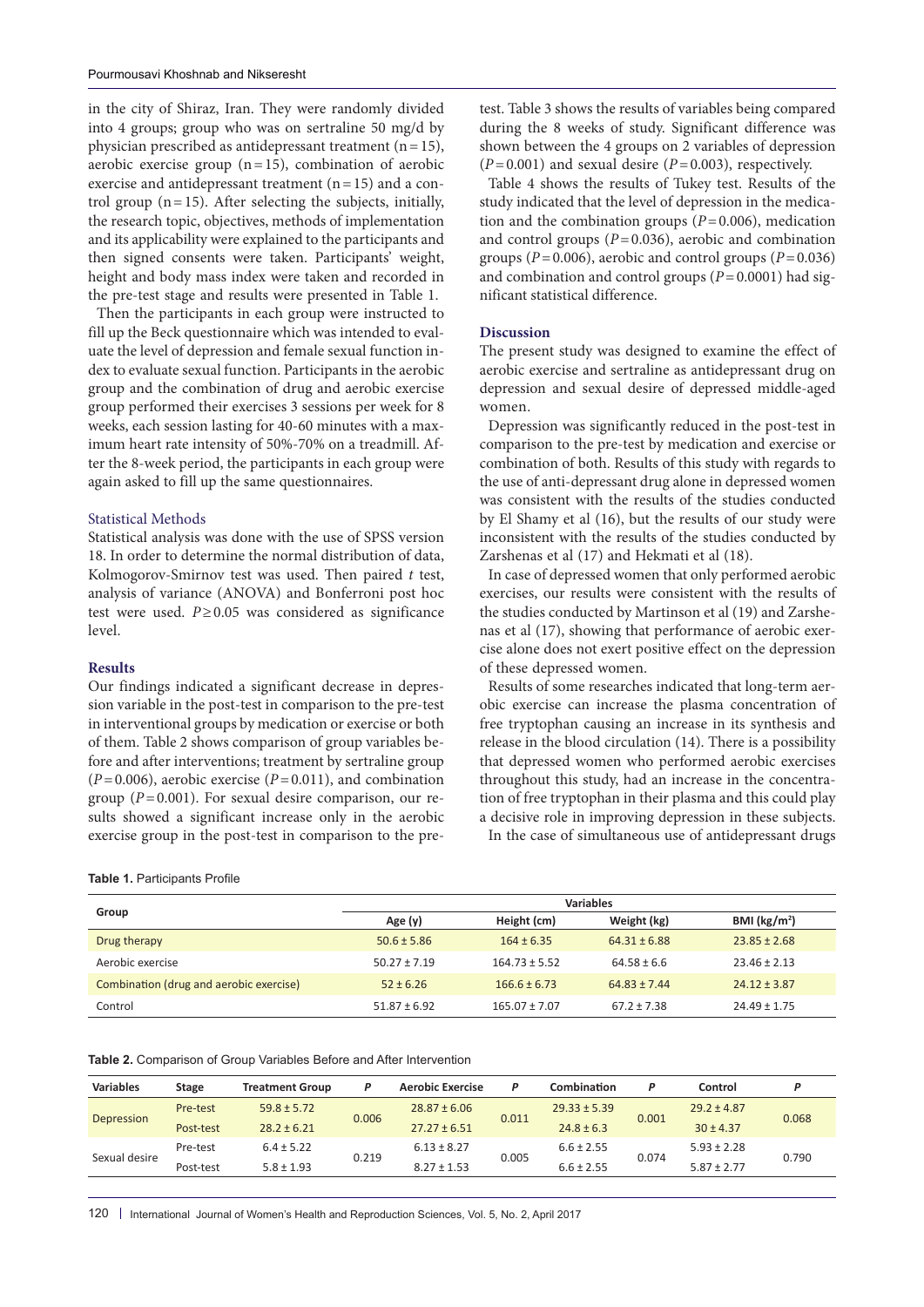|  |  | Table 3. Compares the Changes Between Variables During the 8 Weeks |  |  |  |  |  |
|--|--|--------------------------------------------------------------------|--|--|--|--|--|
|--|--|--------------------------------------------------------------------|--|--|--|--|--|

| <b>Variables</b> | <b>Medication Group</b> | Aerobic Exercise | <b>Combination</b> | Control         |       |
|------------------|-------------------------|------------------|--------------------|-----------------|-------|
| Depression       | $1.92 \pm 1.6$          | $2.13 \pm 1.6$   | $4.53 \pm 3.24$    | $1.56 + 0.8$    | 0.001 |
| Sexual desire    | $1.8 \pm 0.6$           | $2.47 \pm 2.13$  | $1.87 \pm 0.93$    | $1.83 \pm 0.07$ | 0.003 |

**Table 4.** Results of Tukey Post Hoc Test

| <b>Study groups</b>      | Depression | <b>Sexual Desire</b> |
|--------------------------|------------|----------------------|
| Treatment group          |            |                      |
| Aerobic exercise         | 1          | 0.003                |
| Combination              | 0.006      | 0.25                 |
| Control                  | 0.036      | 1                    |
| Aerobic exercise group   |            |                      |
| Combination              | 0.006      | 0.65                 |
| Control                  | 0.036      | 0.025                |
| <b>Combination group</b> |            |                      |
| Control                  | 0.0001     | 1                    |
|                          |            |                      |

and aerobic exercises it can be argued that the positive effect of aerobic exercise on some physiological indices of the hypothalamic-pituitary-adrenal axis may relate to the improvement of depression. Increased secretion of beta-endorphins, monoamines in the brain, improvement in the oxygen supply to the brain and significant decrease in stressors are the physiological changes brought about by the positive effect of exercise on the hypothalamic-pituitary-adrenal axis functioning and secretion of cortisol, resulting in improvement of depression indicators (8,20).

Considering the increased levels of neurotransmitters serotonin, norepinephrine and dopamine as an effect of anti-depressant drug and also, performing aerobic exercises is associated with more favorable results in comparison to the other groups in reducing the scores of depression variables in the post-test in comparison to pre-test scores.

Comparison of depression variables between the 4 groups indicated a statistically significant difference. Results of our study and the study conducted by George et al. (20) and Chu et al (21) were consistent. Comparison between the 4 groups indicated that the combination group had gained better results in comparison to other groups in improving depression and this is probably due to the fact that this group benefitted more on the simultaneous effect of drug and exercise.

Regarding the variable of sexual desire, a significant increase was only observed in the exercise group in the post-test in comparison to the pre-test. Our results were consistent with the research conducted by Mojdeh and Zeighami Mohamadi (22). Depression is associated with sexual dysfunction in both genders (9,23). As expected, use of antidepressant drugs has been shown to decrease the sexual desire of depressed patients.

Our study results in regard to the effect of aerobic exercises on sexual desire were consistent to the study conducted by Lorenz and Meston (14). Increased blood flow and improved self-confidence are factors affected positively by exercise in sexual desire (5,24). With regards to the simultaneous use of antidepressants and aerobic exercise, the findings in our study were consistent to the findings of the studies conducted by Lorenz and Meston (14) and Cabral et al (12).

Despite the higher prevalence of sexual dysfunction in women, majority of these women prefer not to seek medical solutions to their problem due to cultural reasons. Inattention to this problem would have a negative effect on their physical, mental and social health (3,15); so regular exercise could be a good advice for their general health and improvement in sexual indices.

In comparing the sexual desire variable, our results indicated that significant statistical differences existed between medication group and aerobic exercise group and also between aerobic exercise group and the control group. Depression can interfere with the ability to enjoy sexual activity. Depression imposes very expensive treatments and on the other hand it would act as catalyst to sexual problems. Loss of libido, changes in reaching orgasm, decreased frequency of sexual intercourse and sexual dissatisfaction are common complications. A depressed person feels persistent numbness, frustration, helplessness, worthlessness and guilt. Generally they detach themselves from their work and other activities that they previously enjoyed including the loss of sexual activity (4, 25). As what has been observed in group comparison, results indicated that aerobic exercise group showed better results in comparison to the other groups in the improvement of sexual desire and this probably may be due to the fact that this group did not use any anti-depressant drugs.

As can be observed, the use of anti-depressant drugs decreases sexual desire and on the contrary, aerobic exercise can increase sexual desire but this increase was not significant and it seems to be due to the effect of anti-depressant drugs. Middle aged women are usually prescribed anti-depressants for a long period of time and prolonged use of these drugs would result in an adverse effect on their sexually. In order to counter this adverse effect, it is important to educate these individuals to perform regular exercise when taking anti-depressant drugs in order to maintain their minimal sexuality and emotional stability necessary to achieve a normal life. However, more study and more time to examine the effect of aerobic exercise on depressed women's sexual desire is required.

#### **Conclusion**

Based on the results of the present study, we can conclude that anti-depressant drugs and aerobic exercise alone and simultaneous use of anti-depressant drugs and exercise can improve depression; however, simultaneous use of anti-depressant drugs and aerobic exercises play a more ac-